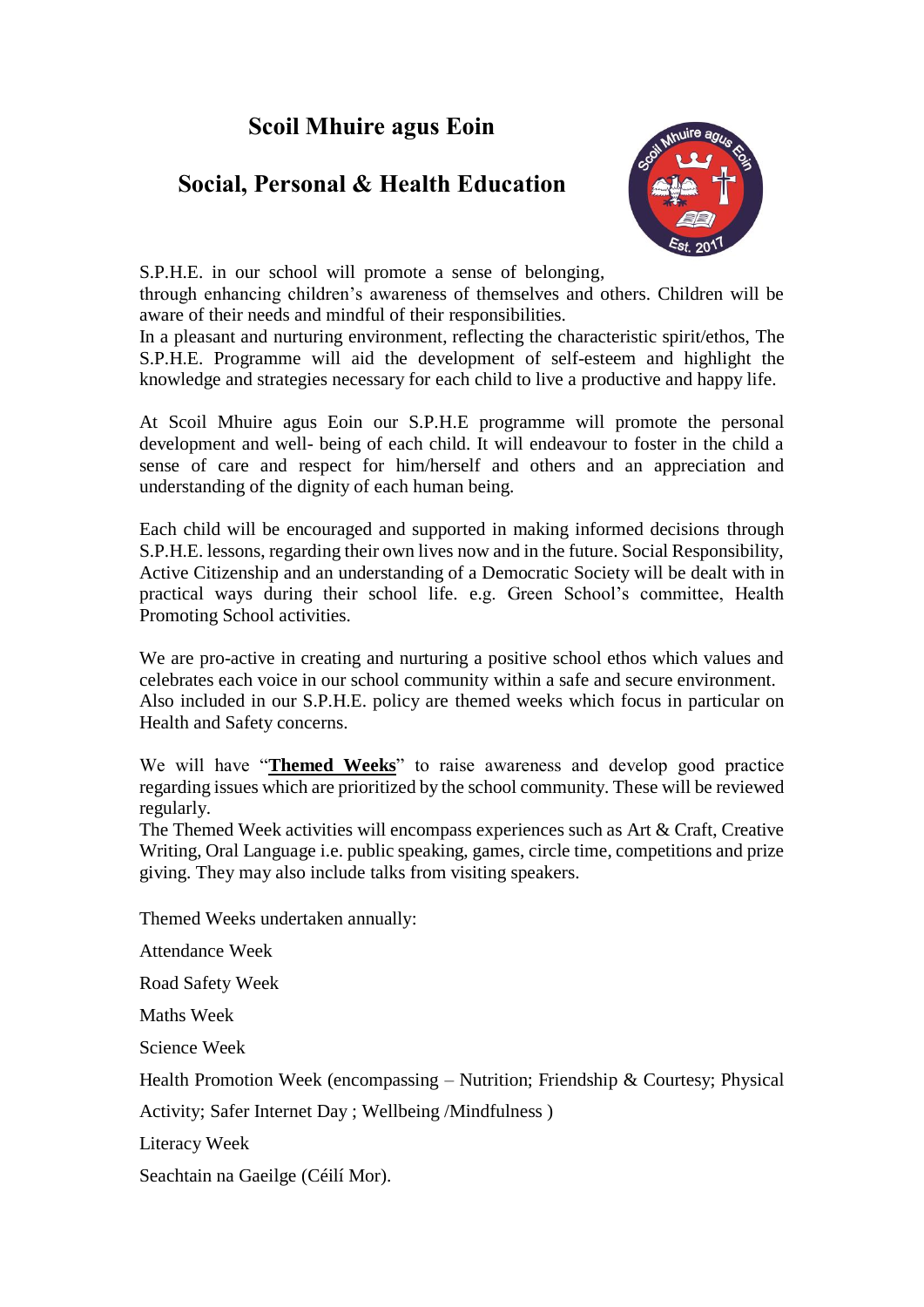Creativity Week.

Sun Safety, Fire Safety & Water Safety.

These weeks are sometimes linked with local or national initiatives. They may also arise from parental and staff concerns.

## **Values**

Scoil Mhuire agus Eoin places a great emphasis on promoting respectful relationships. As part of this we recognize the value of developing and encouraging positive social interaction. We aim to instill an understanding and appreciation of appropriate social behaviour i.e. showing consideration for other people. This will be encouraged in all aspects of school life.

- In the Classroom
- On the corridors, stairs
- While delivering a message
- In the yard
- Addressing peers, staff members, visitors etc.

Respect for the individual, both adult and child is the cornerstone of all practice at Scoil Mhuire agus Eoin.

#### **Child appropriate Code of Behaviour.**

The essence of the Code of Behaviour has been encapsulated in **3 simple rules** which all children including S.E.N children can understand. All children are expected to adhere to these rules in the classroom, in the yard and during all school related activities. Visuals depicting these three rules are on display in each classroom.

| <b>Kind Words</b> |  |
|-------------------|--|
| <b>Kind Faces</b> |  |
| Hands to Myself   |  |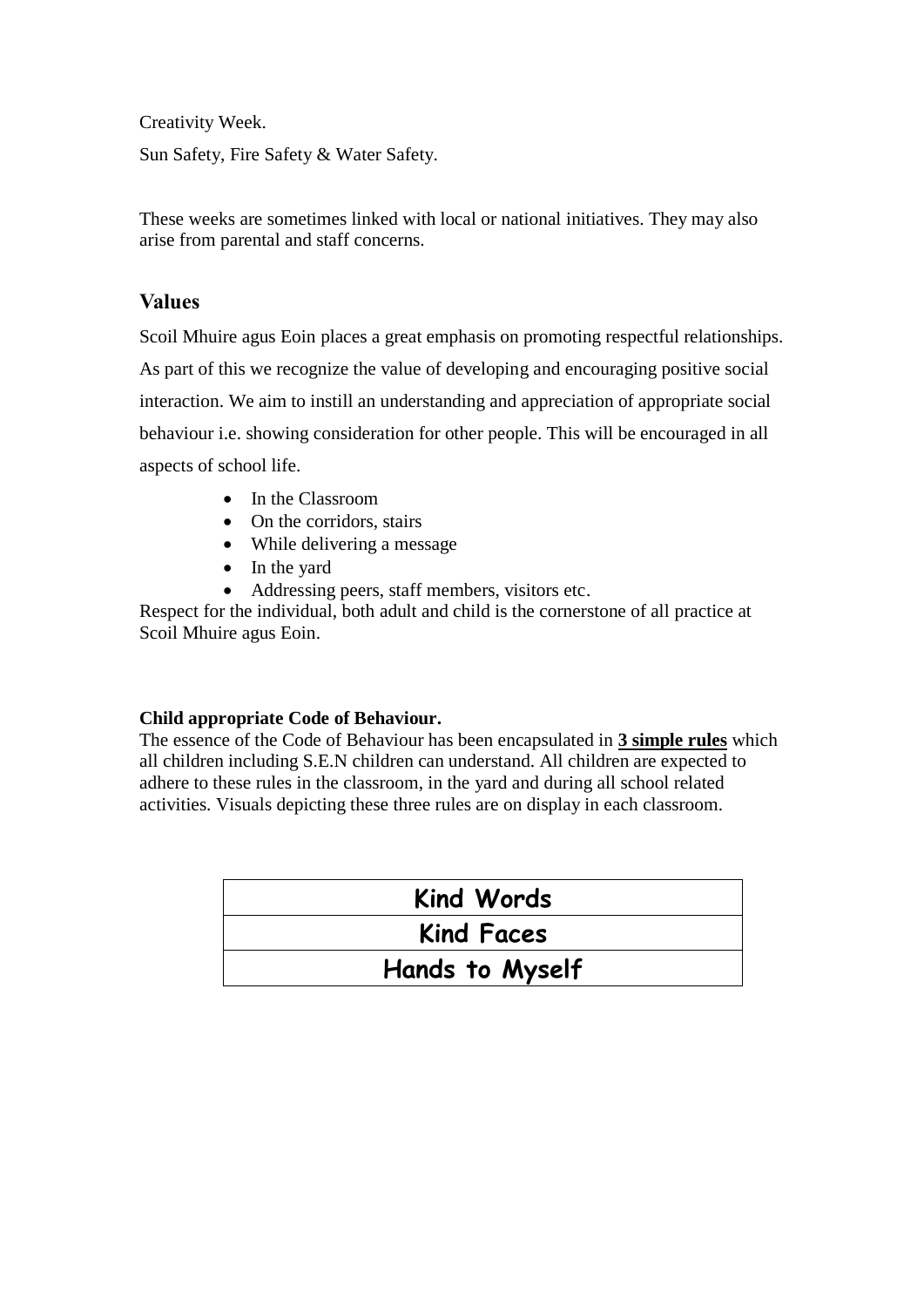# **WHOLE SCHOOL PLANNING S.P.H.E.**

#### **Aims of S.P.H.E.**

Aims as per Primary Curriculum Pg. 9

The following is an outline of our whole school planning for S.P.H.E. It outlines what strand units will be covered in each class see (Primary School Curriculum) and the different programmes/books that will be used as resources.

#### **BOOKS AND PROGRAMMES:**

 **Walk Tall Stay Safe – to be taught in term 2 each year. Be Safe R.S.E. – Relationships and Sexuality Education Aistear Small World (used from Junior Infants to Second class as S.E.S.E. books but with some lessons linked to S.P.H.E. lessons).**

A variety of teaching methodologies will be used and the children will be involved in activity based learning. As part of a holistic whole school approach the following policies / practices support our S.P.H.E.

- a) School Food Policy
- b) Support Teacher Policy Including Care checklists
- c) Anti- Bullying Policy
- d) Child Protection Policy
- e) Merit Award ceremonies
- f) Children engage in public speaking when welcoming visitors to our school,
- g) Code of Behaviour
- h) Health and Safety policy
- i) Input on relevant social topics from invited speakers.
- j) Additional experiences that promote awareness and self- development
- k) Outside speaker for  $6<sup>th</sup>$  class and their parents on the topic of Sex Education.
- l) Acceptable Use Policy (internet safety awareness)

**All class teachers are requested to teach the Stay Safe programme each year in all classes in term 2**. **Resource teachers are requested to support SEN pupils with same as necessary. If any parent requests that their child opt out , teachers should please bring this to the attention of the Principal or Deputy Principal. It is our policy to inform parents of the more sensitive areas of the R.S.E. programme e.g. Touches, in advance.**

Parents who request additional information on these programmes will be referred to www.ncca.ie

#### **Merit Awards**

The aim of the Merit Awards is to affirm and encourage academic excellence and affirm and encourage good behaviour. It is held in high esteem by the whole school community. It helps to nurture a caring and positive environment for all. Merit Award ceremonies take place on the last Friday of each month in the school hall.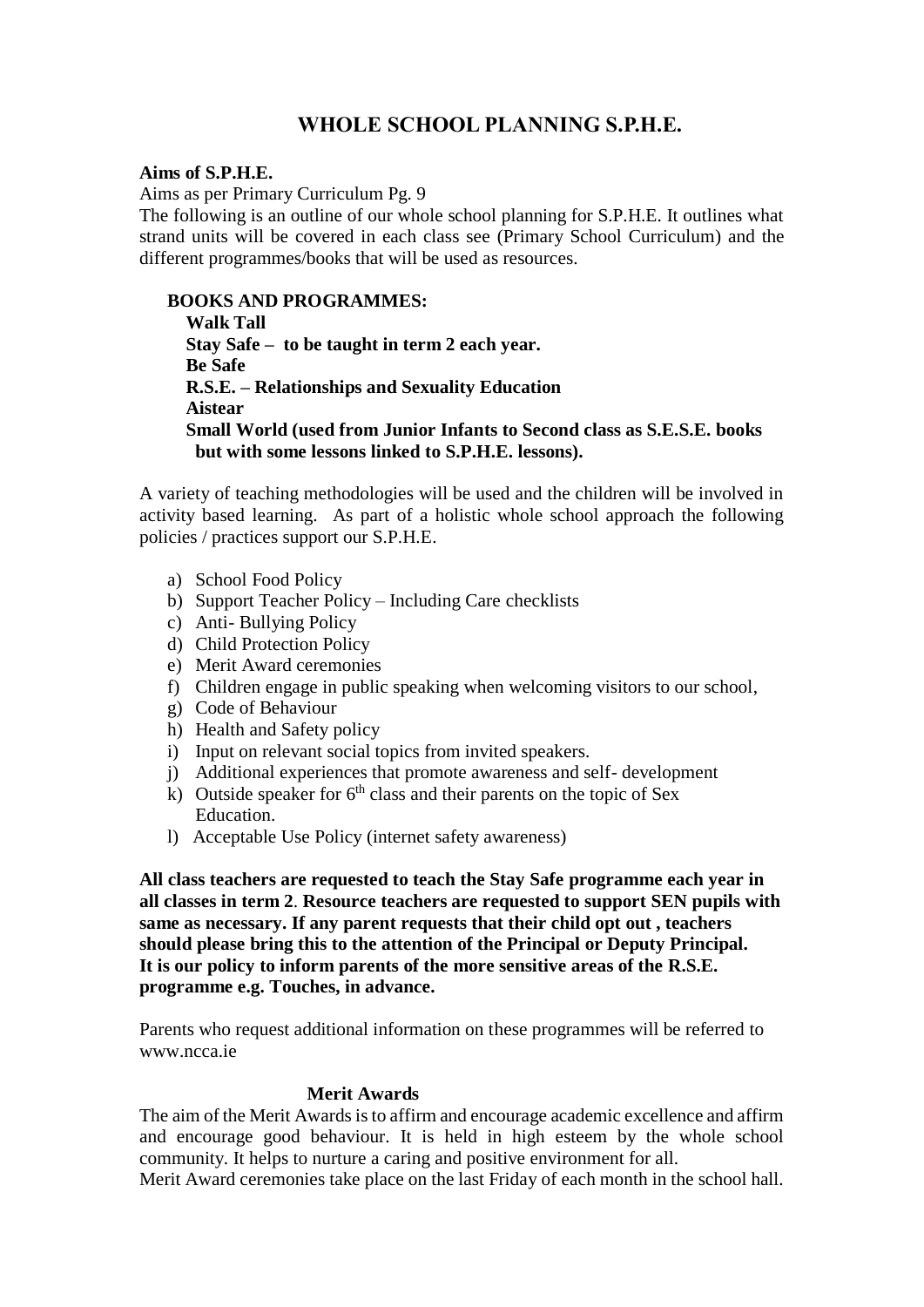There is a ceremony for Junior classes (Junior Infants to second class,) and a ceremony for Senior classes (2nd to  $6<sup>th</sup>$ ).

Classes assemble in the hall. Each month a designated class performs a prepared song/poem or conducts a science experiment. Every class has the opportunity to do this at least twice in the school year.

Merit Award certificates are awarded to one or two children from each class. The children are affirmed for academic work/improvement and non- curricular e.g. good behaviour, kindness to others etc. It is our intention that each child will receive a certificate at least once every two years.

We also commend children who have achieved full attendance for the month. Class teachers' call out the names of these children, they stand up and are applauded.

It is an opportunity for the Principal to address the children on commendable behaviours and further reinforce positive behaviour.

Additional S.P.H.E. support:

Our S.P.H.E. Programme is also supported on a daily basis by input from the Support Teacher. Individual children, identified as having particular social and personal needs, undertake programmes with the Support Teacher which address their particular needs at that time.

The School Completion Programme Project Worker is involved with all classes supporting social and personal issues which may arise and are identified by the Class Teacher. Circle Time and Role Play are the usual methodologies employed.

Nurture Room- children identified as needing specific nurture support to help enable them to begin to engage purposefully in their own class setting, attend the nurture room either individually or as part of a small group on a daily basis for nurture support.

| <b>Junior Infants</b><br><b>Strands</b> | <b>Strand Units</b>                       |  |
|-----------------------------------------|-------------------------------------------|--|
| Myself                                  | $Self-Identity$<br>Taking Care Of my body |  |
|                                         | Growing & Changing                        |  |
|                                         | Safety & protection                       |  |
|                                         | Myself & My family                        |  |
| Myself & Others                         | My Friends & Other people                 |  |
|                                         | Relating to others                        |  |
|                                         |                                           |  |
| Myself & the Wider World                | Developing Citizenship                    |  |
|                                         | <b>Media Education</b>                    |  |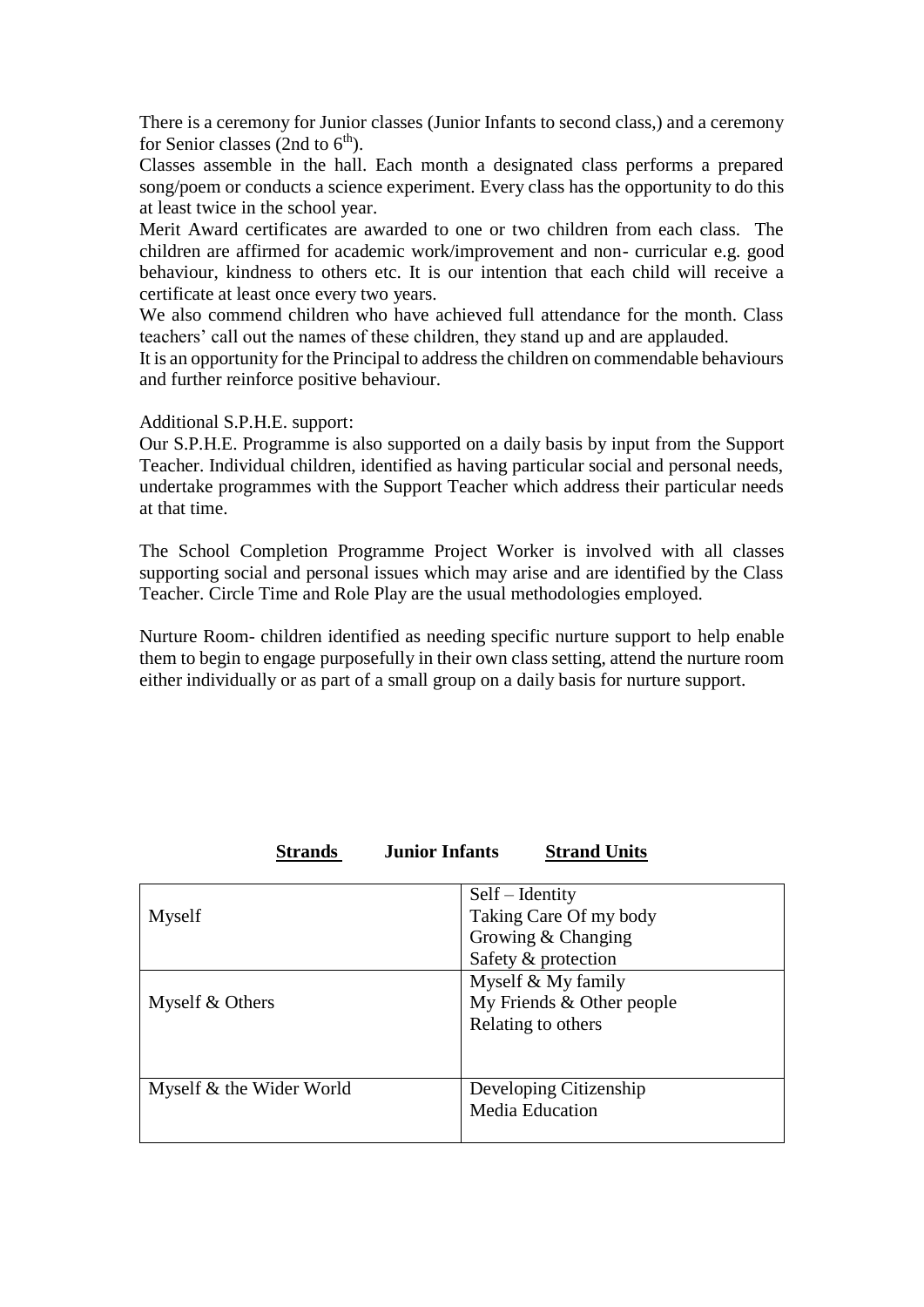## **Junior Infants**

|                                          | <b>Walk Tall</b>                                                  | R.S.E.                                                                               | <b>SMALL</b><br><b>WORLD</b>        | <b>Be Safe</b>                                                                   | <b>Stay Safe</b>                                                                                         |
|------------------------------------------|-------------------------------------------------------------------|--------------------------------------------------------------------------------------|-------------------------------------|----------------------------------------------------------------------------------|----------------------------------------------------------------------------------------------------------|
| <b>Myself-</b>                           | Unit 1<br>Lessons $2+3$<br>(I'm unique)                           | Theme 1<br>P.20                                                                      |                                     |                                                                                  |                                                                                                          |
| Self -<br><b>Awareness</b>               | Unit 2<br>Lessons 1-6<br>P.54-75<br>$(5$ senses)                  |                                                                                      |                                     |                                                                                  |                                                                                                          |
| <b>Making</b><br>decisions               |                                                                   | Theme 9<br>P.86<br>(Making<br>choices)                                               |                                     |                                                                                  |                                                                                                          |
| <b>Taking care</b><br>of my body         | Unit 4<br>P.43<br>(Personal<br>hygiene)                           |                                                                                      | Pg.31,32,33<br>(keeping<br>healthy) |                                                                                  |                                                                                                          |
| <b>Growing &amp;</b><br><b>Changing</b>  | Unit 5<br>Lessons 1-6<br>P.109-134<br>(feelings $\&$<br>emotions) | Theme 6<br>P.59<br>Theme 7<br>P.67<br>Theme 8<br>P.77<br>(feelings $\&$<br>emotions) |                                     |                                                                                  |                                                                                                          |
| <b>Safety &amp;</b><br><b>Protection</b> | Unit 4<br>Lessons 1-3<br>P.92                                     | Theme 5<br>P.51                                                                      |                                     | Road Safety<br>$P.5-11$<br>Water<br>Safety P.86-<br>89<br>Fire Safety<br>P.46-53 | p. 7 (feeling<br>safe and<br>unsafe)<br>p.15 (touches)<br>p.18<br>secrets/telling<br>p.21<br>(strangers) |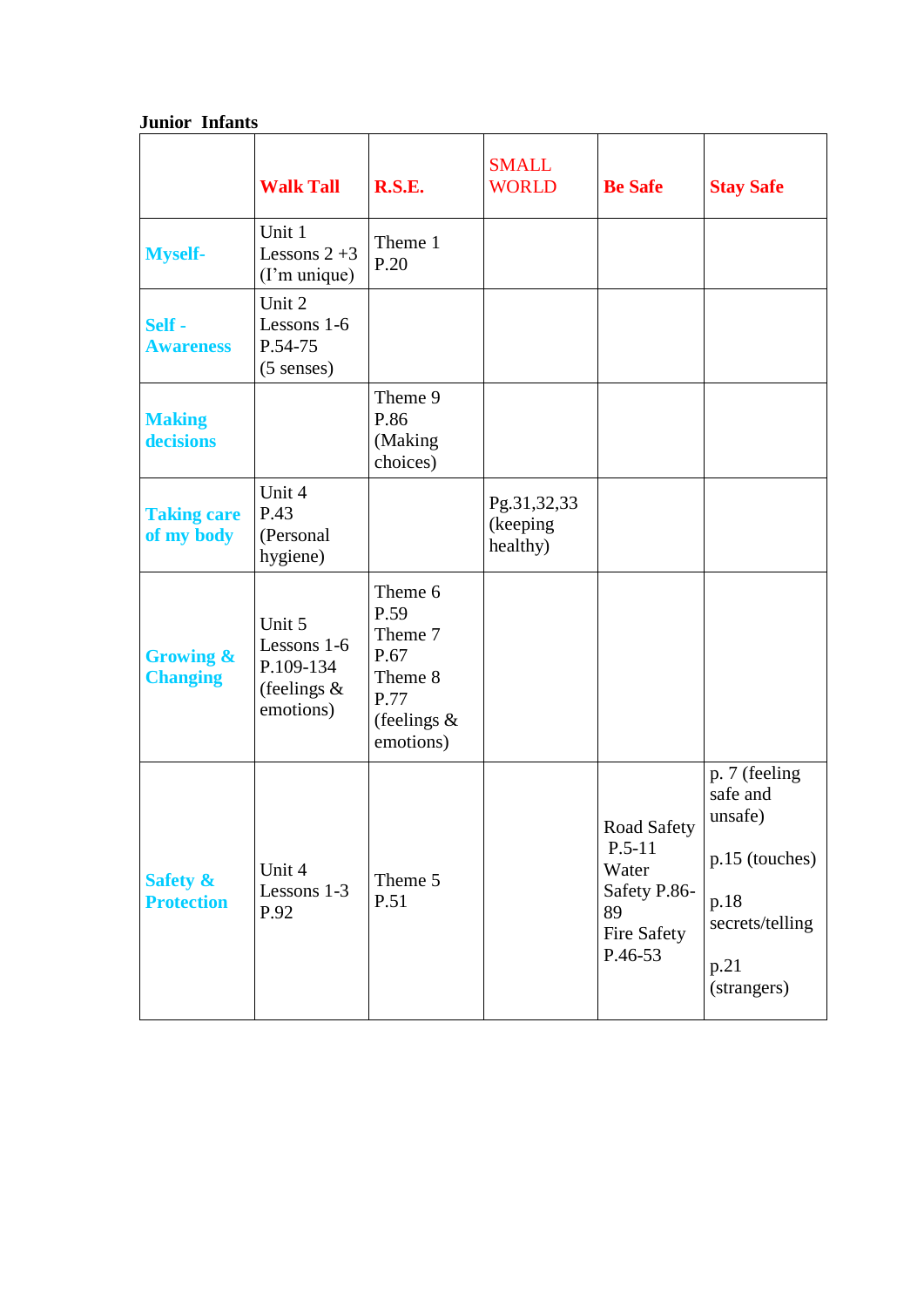## **J.I. (continued)**

| Strand/<br><b>Strand Unit</b>                                              | <b>Walk Tall</b>                                                                                   | R.S.E           | <b>Small World</b>            | <b>Be Safe</b> | <b>Stay Safe</b>   |
|----------------------------------------------------------------------------|----------------------------------------------------------------------------------------------------|-----------------|-------------------------------|----------------|--------------------|
| <b>Myself &amp;</b><br>others-                                             |                                                                                                    |                 |                               |                |                    |
| <b>Myself &amp; my</b><br>family                                           | Unit 3.<br>Lesson 1<br>P.81                                                                        | Theme 4<br>P.43 | Pg.2,5,6<br>(all about<br>Me) |                |                    |
| <b>My friends</b><br>& other<br>people                                     | Unit 1.<br>Lesson 5<br>(aspects of<br>friendship)<br>Unit 5<br>Lesson $4,6$<br>Unit 3.<br>Lesson 2 | Theme 3         | Pg.41(people<br>who help us)  |                | p.11<br>(Bullying) |
| <b>Relating to</b><br>others                                               |                                                                                                    |                 |                               |                |                    |
| <b>Strand -</b><br><b>Myself &amp; the</b><br><b>Wider</b><br><b>World</b> |                                                                                                    |                 | Pg.45 (travel)                |                |                    |
| <b>Developing</b><br><b>Citizenship</b>                                    | Unit 1<br>Lesson 6<br>P.48                                                                         |                 |                               |                |                    |
| <b>Media</b><br><b>Education</b>                                           |                                                                                                    |                 |                               |                |                    |

**-------------------------------------------------------------------------------------------------------**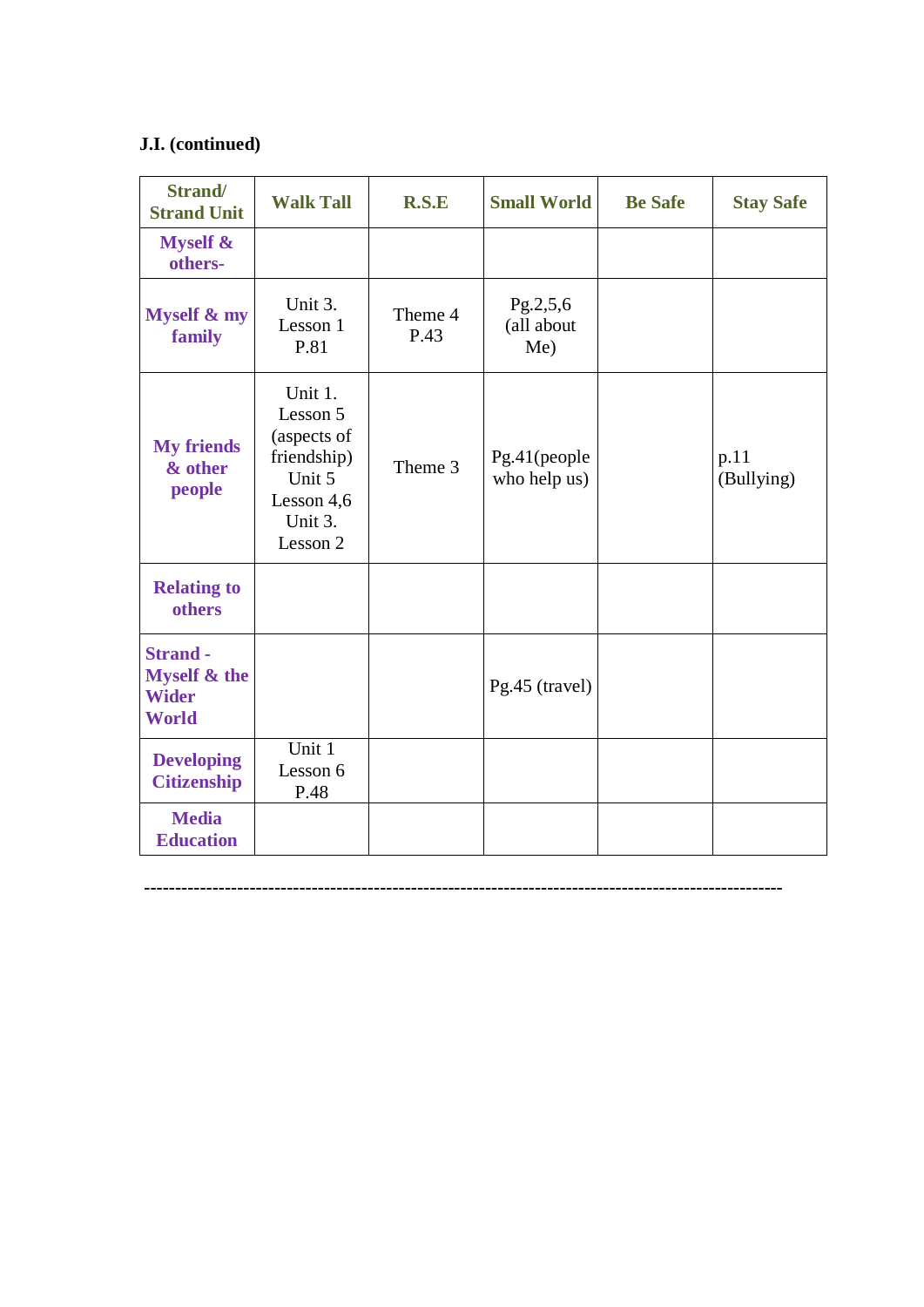| <b>Strands</b> | <b>Senior Infants</b>      | <b>Strand Units</b>           |
|----------------|----------------------------|-------------------------------|
|                |                            | <b>Self Identity</b>          |
|                | <b>Myself</b>              | Taking care of my body        |
|                |                            | <b>Growing &amp; Changing</b> |
|                |                            | Safety & protection           |
|                | <b>Myself &amp; Others</b> | <b>Myself &amp; My family</b> |
|                |                            | My Friends & Other people     |
|                |                            | <b>Relating to others</b>     |
|                |                            |                               |
|                |                            | Developing citizenship        |
|                | Myself & the wider world   | <b>Media Education</b>        |

## **Senior Infants**

|                                          | <b>Walk Tall</b>                            | <b>Small World</b>                     | R.S.E                          | <b>Stay Safe</b> | <b>Be Safe</b>                                                                                        |
|------------------------------------------|---------------------------------------------|----------------------------------------|--------------------------------|------------------|-------------------------------------------------------------------------------------------------------|
| <b>Myself:</b><br><b>Self-Identity</b>   | Unit 1<br>$P.29 - 52$<br>Unit 2.<br>P.53-74 | Pg.6,7<br>(myself)                     | P. $169 - 177$                 |                  |                                                                                                       |
| <b>Taking care</b><br>of my body         | Unit 4<br>P.87                              | Pg.35,51,52,<br>59 (healthy<br>habits) | $P.147 - 156$                  |                  |                                                                                                       |
| <b>Growing &amp;</b><br><b>Changing</b>  | Unit 5<br>$P.99 - 110$                      | Pg.9(human<br>life cycle)              | $P.157 - 168$<br>$P.137 - 146$ |                  |                                                                                                       |
| <b>Safety &amp;</b><br><b>Protection</b> |                                             |                                        | $P.123 - 129$                  | All Stay Safe    | Road Safety<br>$P.5 - 12$<br><b>Fire Safety</b><br>$P.45 - 54$<br><b>Water Safety</b><br>$P. 85 - 90$ |

|                                        | <b>Walk Tall</b>            | <b>Small World</b>  | R.S.E         | <b>Stay Safe</b>               | <b>Be Safe</b> |
|----------------------------------------|-----------------------------|---------------------|---------------|--------------------------------|----------------|
| <b>Myself &amp;</b><br><b>Others-</b>  |                             |                     |               |                                |                |
| Myself & my<br>family                  | Unit 3<br>Lesson 1<br>P.77  | Pg.7(my)<br>family) | $P.115 - 123$ |                                |                |
| <b>My friends</b><br>& other<br>people | Unit 3<br>Lesson 2<br>P. 79 |                     | $P.107 - 115$ | $P.12 - 14$<br><b>Bullying</b> |                |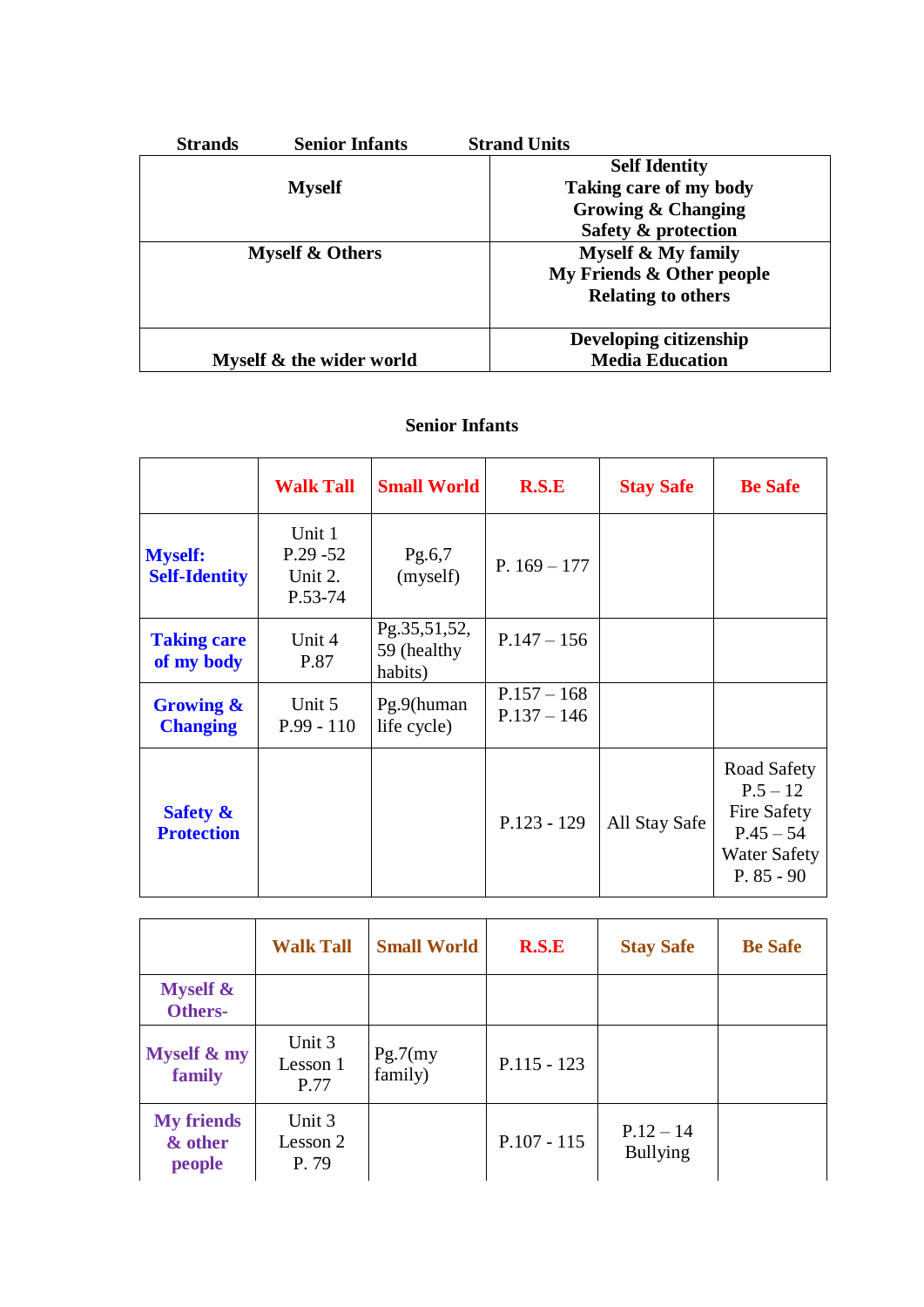| <b>Relating to</b><br>others | Unit 3<br>Lesson 3<br>P.83 | $P.129 - 136$ |  |
|------------------------------|----------------------------|---------------|--|

|                                                | <b>Walk Tall</b> | <b>Small World</b>                          | R.S.E | <b>Stay Safe</b> |
|------------------------------------------------|------------------|---------------------------------------------|-------|------------------|
| <b>Myself &amp; the</b><br><b>Wider World-</b> |                  |                                             |       |                  |
| <b>Developing</b><br><b>Citizenship</b>        |                  | Pg.31,32,33<br>(care of the<br>environment) |       |                  |
| <b>Media</b><br><b>Education</b>               |                  |                                             |       |                  |

**-------------------------------------------------------------------------------------------------------**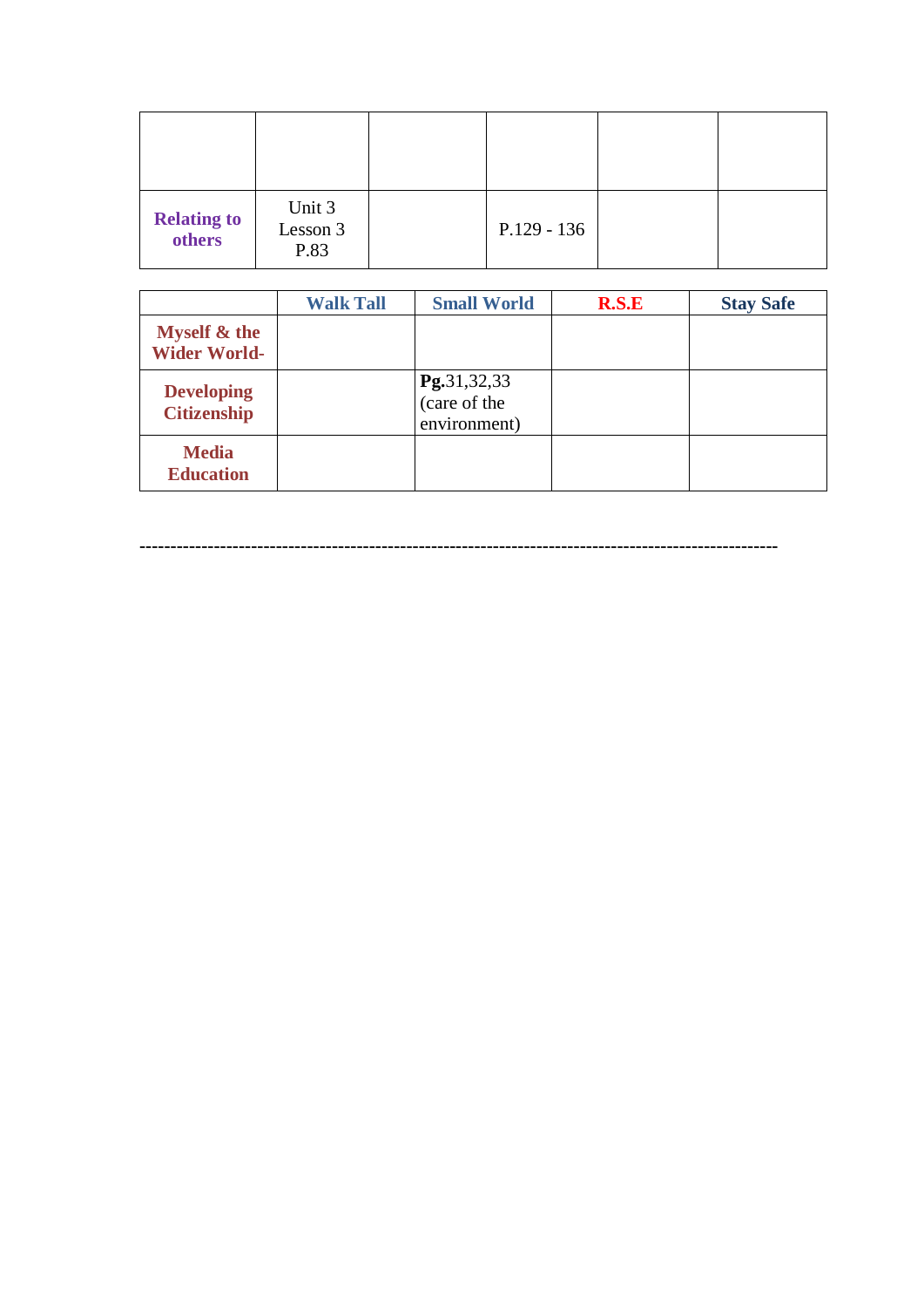| <b>Strands</b> | <b>First &amp; Second</b> | <b>Strand Units</b>            |
|----------------|---------------------------|--------------------------------|
|                |                           | <b>Self Identity</b>           |
|                |                           | Taking care of my body         |
|                | <b>Myself</b>             | <b>Growing &amp; Changing</b>  |
|                |                           | <b>Safety &amp; Protection</b> |
|                |                           | <b>Myself &amp; My family</b>  |
|                | <b>Myself&amp; Others</b> | My Friends & Other people      |
|                |                           | <b>Relating to others</b>      |
|                | Myself & the wider world  | Developing citizenship         |
|                |                           | <b>Media</b> education         |

## **1 st and 2nd**

|                                       | <b>Walk Tall</b>                                                                                                                                                                                | R.S.E                                                                                                                                                                | <b>Be Safe</b> | <b>Stay Safe</b>                                                                                                                                                        |
|---------------------------------------|-------------------------------------------------------------------------------------------------------------------------------------------------------------------------------------------------|----------------------------------------------------------------------------------------------------------------------------------------------------------------------|----------------|-------------------------------------------------------------------------------------------------------------------------------------------------------------------------|
| <b>Myself</b><br><b>Self-identity</b> | 1 <sup>st</sup><br>Unit $1: \Gamma$ m<br>unique<br>(My name)<br>(Alike &<br>different)<br>(I have<br>talents)<br>(Our<br>favourite<br>things)<br>Unit 9<br>Decisions<br>and<br>Consequence<br>S | 1 <sup>st</sup><br>Theme 7<br>How my<br>body works-<br>our senses<br>Theme 1<br>Things I like<br>to do                                                               |                | $(M$ yself &<br>the Wider<br>World)<br>Media<br>Education<br>*Online<br>Safety:<br>Smartie the<br>Penguin<br>lesson<br>(Childnet.co<br>m)<br>(Friendship<br>& Bullying) |
| <b>Taking care</b><br>of my body      | 2 <sub>nd</sub><br>Unit 1: Do I<br>want to<br>smoke?<br>Unit 2: My<br>body                                                                                                                      | 1 <sup>st</sup><br>Theme 6<br>The Wonder<br>of New Life<br>How my<br><b>Body Works</b><br>2 <sup>nd</sup><br><b>Theme 7</b><br>When my<br>body needs<br>special care |                |                                                                                                                                                                         |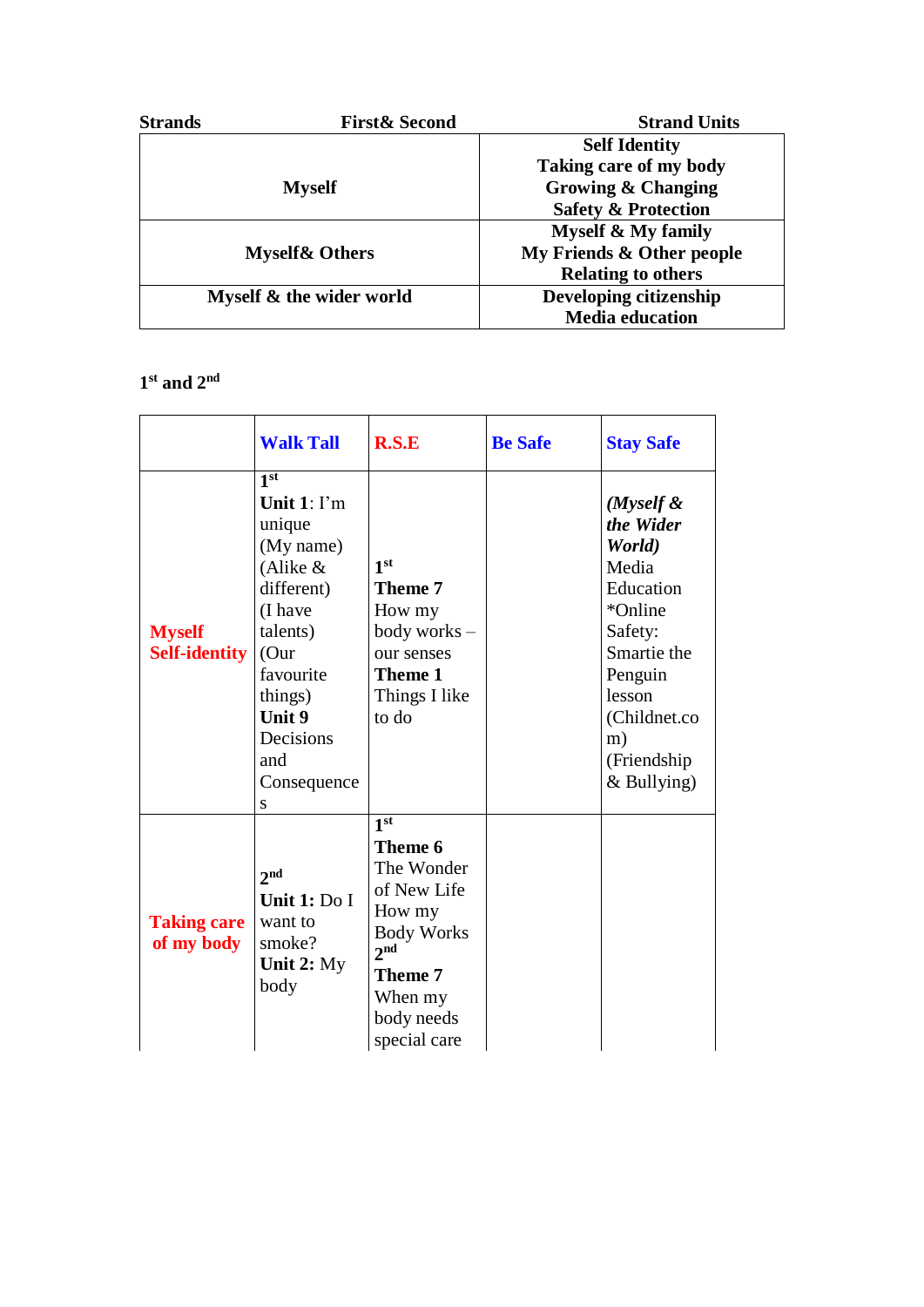| <b>Growing &amp;</b><br><b>Changing</b>  | 1 <sup>st</sup><br>Unit $3:1$<br>have feelings<br>2 <sub>nd</sub><br>Unit 1:<br>Changes $\&$<br>choices<br>As I grow I<br>change | 1 <sup>st</sup><br>Themes 8:<br>Growing $\&$<br>changing<br>2 <sup>nd</sup><br>Theme 5:<br>Coping with<br>our feelings<br>Theme 8:<br>Growing $\&$<br>changing |                                                                         |                                                                                                        |
|------------------------------------------|----------------------------------------------------------------------------------------------------------------------------------|----------------------------------------------------------------------------------------------------------------------------------------------------------------|-------------------------------------------------------------------------|--------------------------------------------------------------------------------------------------------|
| <b>Safety &amp;</b><br><b>Protection</b> | 1 <sup>st</sup><br>Unit 4<br>(Our<br>Classroom<br>Rules)<br>(Rules Have<br>Reasons)                                              | 1 <sup>st</sup><br><b>Theme 4</b><br>Keeping safe<br>2 <sup>nd</sup><br><b>Theme 4</b><br>Keeping safe                                                         | Road Safety<br><b>Water Safety</b><br>(PAWS<br>resource)<br>Fire Safety | $1st$ & $2nd$<br>(Feeling Safe)<br>and Unsafe)<br>(Touches)<br>(Secrets and<br>Telling)<br>(Strangers) |

**-------------------------------------------------------------------------------------------------------**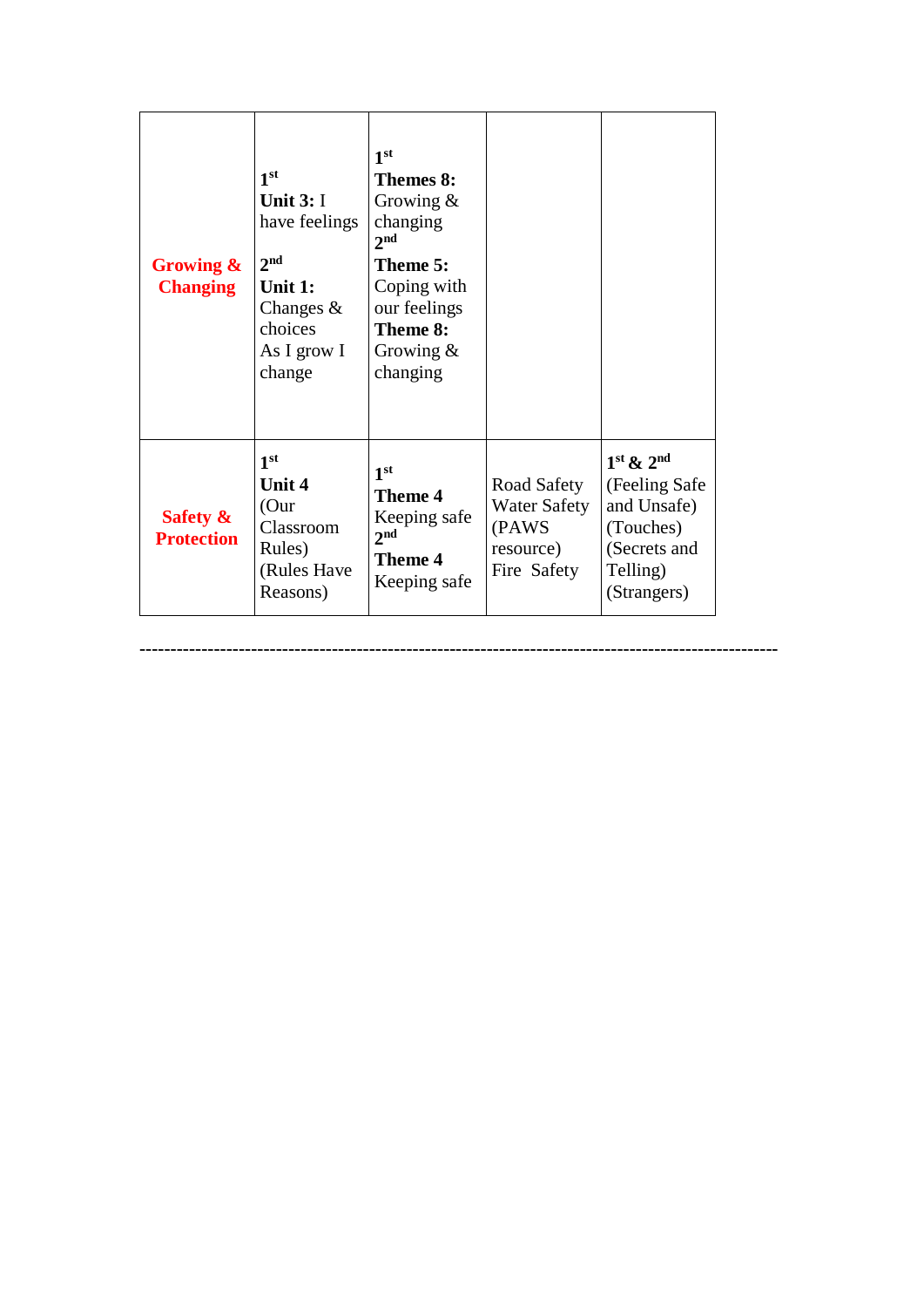| <b>Strands</b>           | 3rd $\&$ 4 <sup>th</sup> | <b>Strand Units</b>                                                                                           |
|--------------------------|--------------------------|---------------------------------------------------------------------------------------------------------------|
| <b>Myself</b>            |                          | <b>Self-Identity</b><br><b>Taking Care of my body</b><br><b>Growing &amp; Changing</b><br>Safety & protection |
| Myself & others          |                          | Myself and my family<br>My friends and other people<br>Relating to others                                     |
| Myself & the wider world |                          | Developing citizenship<br>Media education                                                                     |

## **3 rd and 4th Class**

|                      | <b>Walk Tall</b>                         | R.S.E                             | <b>Be Safe</b>                    | <b>Stay Safe</b>                  |
|----------------------|------------------------------------------|-----------------------------------|-----------------------------------|-----------------------------------|
| <b>Self-Identity</b> | 3 <sup>rd</sup> Valuing self<br>& others |                                   |                                   |                                   |
|                      | $4th$ Who am I?                          |                                   |                                   |                                   |
|                      | 3rd                                      | 4 <sup>th</sup>                   |                                   |                                   |
| <b>Taking care</b>   | My body in $&$                           | Being clean,                      |                                   | $3^{\text{rd}}$ & $4^{\text{th}}$ |
| of my body           | out of balance                           | keeping                           |                                   | Touches                           |
|                      | 4 <sup>th</sup> Substances               | healthy                           |                                   |                                   |
|                      | 3 <sup>rd</sup>                          | 3 <sup>rd</sup>                   |                                   |                                   |
|                      | My body in $&$                           | As I grow, I                      |                                   |                                   |
| Growing &            | out of balance                           | change                            |                                   |                                   |
| <b>Changing</b>      | 4 <sup>th</sup> Standing up              | $4th$ Growing                     |                                   |                                   |
|                      | for myself                               | $&$ changing                      |                                   |                                   |
|                      |                                          | 3rd                               |                                   |                                   |
|                      |                                          | Keeping Safe                      | $3^{\text{rd}}$ & $4^{\text{th}}$ | $3^{\text{rd}}$ & $4^{\text{th}}$ |
|                      |                                          |                                   | <b>Rd Safety</b>                  | Feeling safe & unsafe             |
| Safety &             |                                          | 4 <sup>th</sup>                   | <b>Water Safety</b>               | <b>Bullying</b>                   |
| <b>Protection</b>    |                                          |                                   |                                   |                                   |
|                      |                                          | Reasons for                       | Fire Safety                       | Secrets & Telling                 |
|                      |                                          | Rules                             |                                   | <b>Strangers</b>                  |
|                      |                                          | 3 <sup>rd</sup> Making            |                                   |                                   |
|                      | 3 <sup>rd</sup> Choices                  | decisions                         |                                   | $3^{\text{rd}}$ & $4^{\text{th}}$ |
| <b>Making</b>        | 4 <sup>th</sup> Standing up              | 4 <sup>th</sup> Problem           |                                   |                                   |
| <b>Decisions</b>     | for myself                               | solving                           |                                   | Learning checks                   |
|                      |                                          |                                   |                                   |                                   |
|                      | 3rd                                      |                                   |                                   |                                   |
| Myself & my          | Valuing self &                           | $3^{\text{rd}}$ & $4^{\text{th}}$ |                                   |                                   |
| family               | others                                   | My Family                         |                                   |                                   |
|                      |                                          |                                   |                                   |                                   |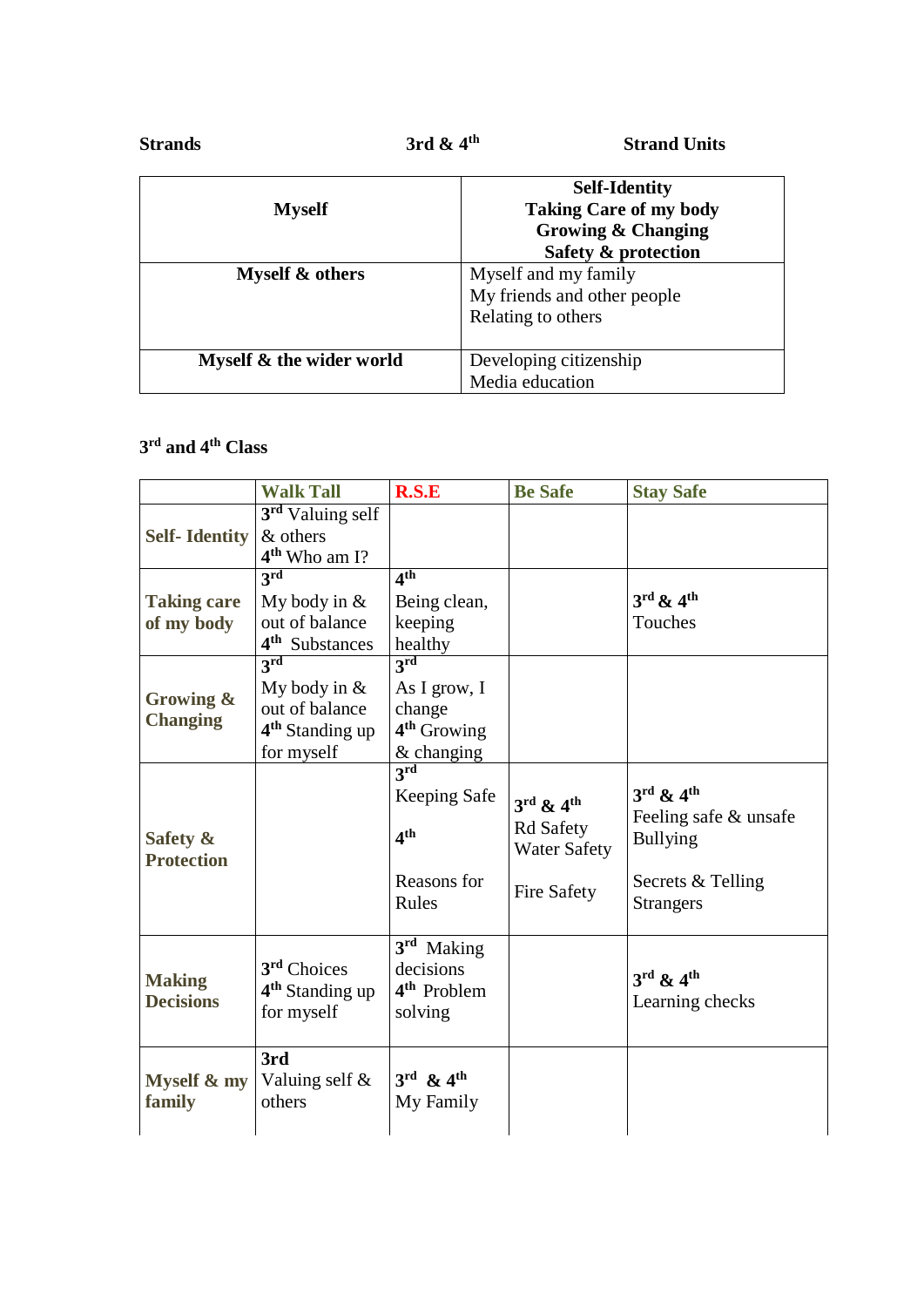| <b>My friends</b><br>& other<br>people |                                                      | $3^{\overline{\text{rd}}}$<br>Sometimes<br>friends fight<br>$4th$ Myself &<br>others                      |  |
|----------------------------------------|------------------------------------------------------|-----------------------------------------------------------------------------------------------------------|--|
| <b>Relating to</b><br>others           | $3rd$ I have<br>feelings<br>4 <sup>th</sup> Feelings | 3 <sup>rd</sup><br>Expressing<br>feelings<br>$4th$ Feelings &<br>emotions<br><b>Bullying</b><br>behaviour |  |

**-------------------------------------------------------------------------------------------------------**

**Strands 5th & 6th Strand Units**

|                          | <b>Self-Identity</b>              |
|--------------------------|-----------------------------------|
|                          | <b>Taking Care of My Body</b>     |
| <b>Myself</b>            | <b>Growing and Changing</b>       |
|                          | <b>Safety and Protection</b>      |
|                          | <b>Making</b>                     |
|                          | <b>Decisions</b>                  |
| Myself & others          | <b>Myself and My Family</b>       |
|                          | <b>Different Kinds of Friends</b> |
|                          | <b>Making Decisions</b>           |
| Myself & The wider world | <b>Developing Citizenship</b>     |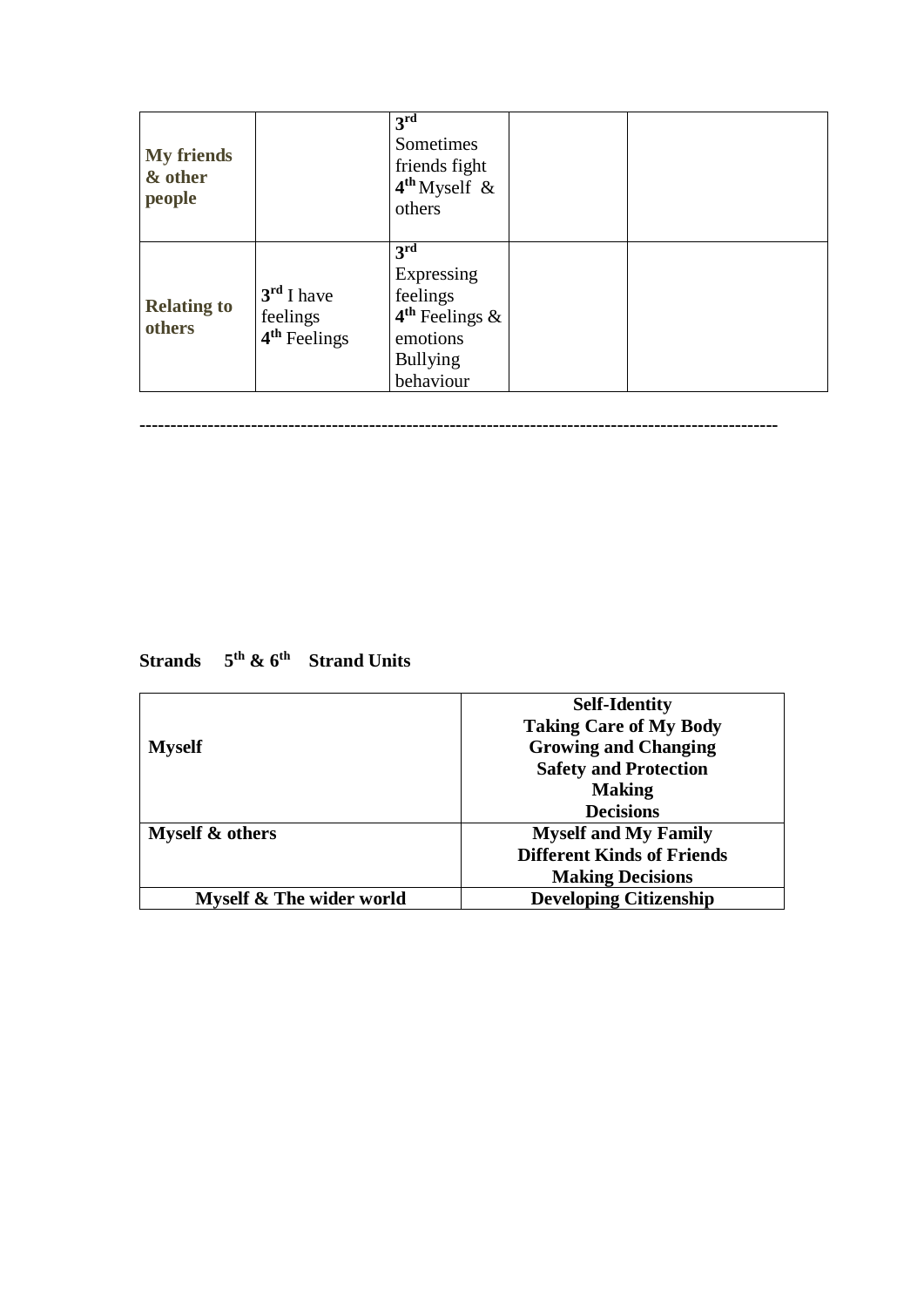| 5 <sup>th</sup> Class SPHE       |                                                                                                                                                                                                     |                                                                                                                                                                                                   |                                                                 |                                                                                                                 |
|----------------------------------|-----------------------------------------------------------------------------------------------------------------------------------------------------------------------------------------------------|---------------------------------------------------------------------------------------------------------------------------------------------------------------------------------------------------|-----------------------------------------------------------------|-----------------------------------------------------------------------------------------------------------------|
|                                  | <b>Walk Tall</b>                                                                                                                                                                                    | R.S.E                                                                                                                                                                                             | <b>Be Safe</b>                                                  | <b>Stay Safe</b>                                                                                                |
| <b>Self-Identity</b>             | This is My Life<br><b>Realistic Goals</b><br>& Targets<br>I like me just the<br>way I am<br>Being an<br>effective listener<br><b>Managing Risky</b><br><b>Situations</b><br>Preventing<br>Accidents | Getting to know you<br>and me<br>If I were<br>I statements<br>About choices we<br>make<br>Responsibilities<br><b>About Tasks</b><br>Decisions, Decisions                                          |                                                                 | Feeling Safe &<br>Unsafe<br>Secrets & Telling                                                                   |
| <b>Taking care</b><br>of my body | Influences $\&$<br>Choices<br>My Amazing<br><b>Body</b><br>Body Care &<br><b>Physical Activity</b><br>Differing<br><b>Abilities</b><br>Wise Food<br>Choices                                         | <b>Healthy Habits</b><br>Puberty<br>Relationships &<br>New Life<br>Health & Hygiene in<br>Puberty<br><b>Healthy Choices</b><br>Plan a Well<br><b>Balanced Meal</b><br>A Recipe for Good<br>Health |                                                                 | Feeling Safe &<br>Unsafe<br>Touches                                                                             |
| Growing &<br><b>Changing</b>     | Changing<br>Families<br>Talking about<br>Feelings<br><b>Being Positive</b><br>about Myself                                                                                                          | <b>Potential Challenges</b><br>Relationships & A<br>context for New Life<br>It could be any day<br>now<br>How I handle my<br>strong feelings<br>All Kinds of Love<br>Self Portrait                |                                                                 | Feeling Safe &<br>Unsafe                                                                                        |
| Safety &<br><b>Protection</b>    | Keeping Safe<br><b>Managing Risky</b><br><b>Situations</b>                                                                                                                                          | What can you Do<br>Now?<br>Responsibilities<br><b>About Tasks</b>                                                                                                                                 | <b>Water Safety</b><br>Road Safety<br>Sun Safety<br>Fire Safety | Feeling Safe &<br>Unsafe<br>Friendship &<br><b>Bullying</b><br>Touches<br>Secrets & Telling<br><b>Strangers</b> |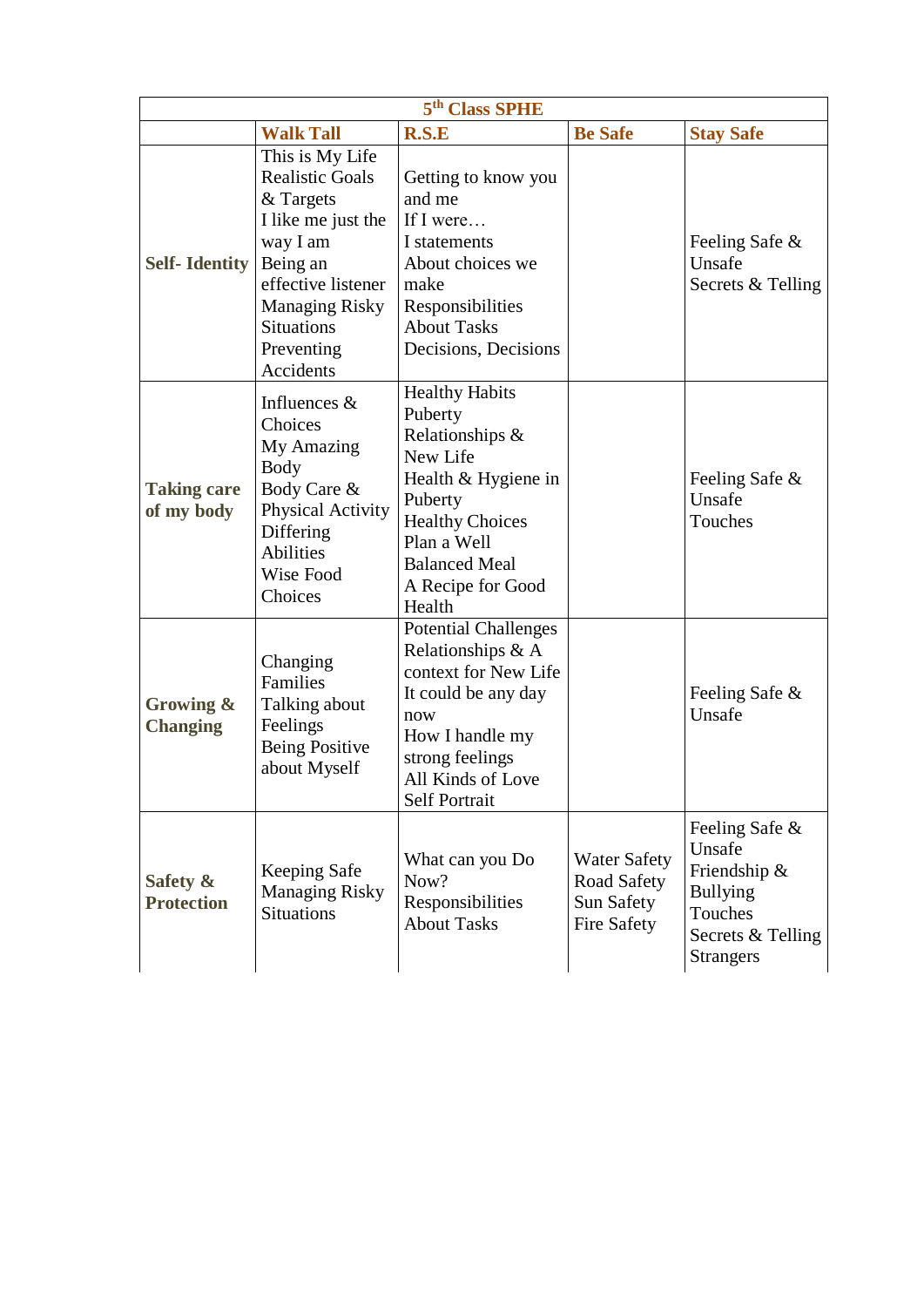| <b>Making</b><br><b>Decisions</b>      | Fact & Opinions<br>Ways of<br>Deciding<br>Responsibilities<br>& Choices                                                                                                                                                                | <b>About Choices we</b><br>Make<br>Decisions, Decisions<br>Time to myself<br>What Age must I Be<br>To?                                                                         | Secrets & Telling<br><b>Strangers</b><br>Feeling Safe &<br>Unsafe<br>Touches<br>Secrets & Telling<br><b>Strangers</b> |
|----------------------------------------|----------------------------------------------------------------------------------------------------------------------------------------------------------------------------------------------------------------------------------------|--------------------------------------------------------------------------------------------------------------------------------------------------------------------------------|-----------------------------------------------------------------------------------------------------------------------|
| <b>Myself &amp; my</b><br>family       | Changing<br>Families<br>My Family<br>Different Kinds<br>of Families                                                                                                                                                                    | <b>Family Scenarios</b><br>Feelings & Actions<br>Families<br><b>Conflict Scenarios</b>                                                                                         |                                                                                                                       |
| <b>My friends</b><br>& other<br>people | Friendships<br>Part of the Group<br><b>Bullying</b>                                                                                                                                                                                    | Qualities of a True<br>Friend<br>Same Situation/<br><b>Different Feelings</b><br>Friendship Collage<br>Who is Close to<br>you?<br>About Friendship<br>About Choices we<br>Make | Friendship $\&$<br><b>Bullying</b><br><b>Strangers</b>                                                                |
| <b>Relating to</b><br>others           | Name Calling<br>Souces of<br>Conflict<br>Managing<br>Conflict<br>Part of the Group<br>We Live in Our<br>Community<br>Save our<br>Surroundings<br>Working<br>Together to<br>Learn about our<br>Community<br>Our Community:<br>Our World | Getting to know you<br>and me<br><b>How Actions Affect</b><br>Feelings                                                                                                         | Friendship &<br><b>Bullying</b><br>Secrets & Telling<br><b>Strangers</b>                                              |
| Myself & the<br><b>Wider</b><br>World  | Recreation                                                                                                                                                                                                                             |                                                                                                                                                                                | <b>Strangers</b><br>Friendship &<br><b>Bullying</b>                                                                   |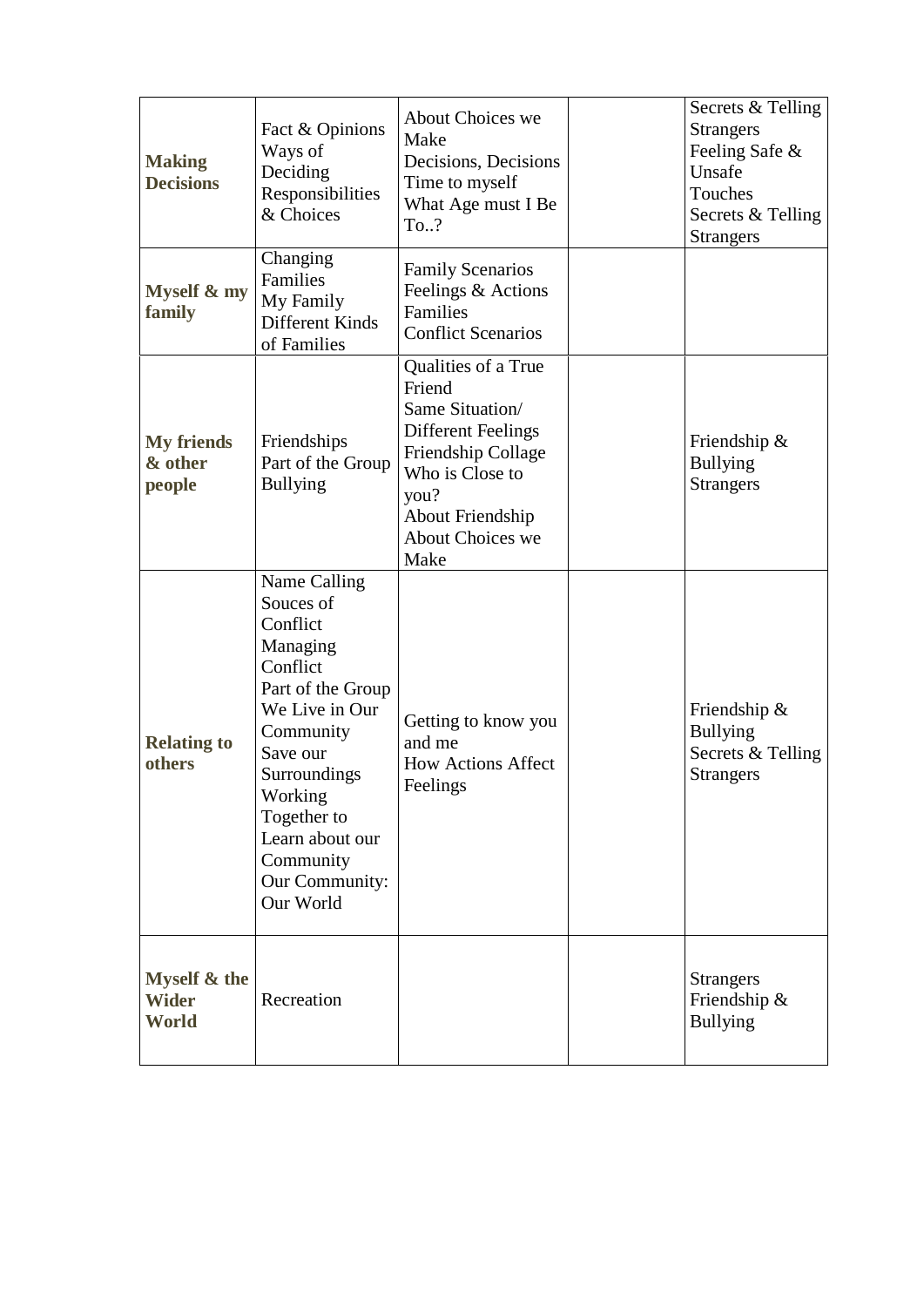| 6 <sup>th</sup> Class SPHE        |                                                                                                                                                           |                                                                                                                                                                                                   |                                                                        |                                                                                                                       |
|-----------------------------------|-----------------------------------------------------------------------------------------------------------------------------------------------------------|---------------------------------------------------------------------------------------------------------------------------------------------------------------------------------------------------|------------------------------------------------------------------------|-----------------------------------------------------------------------------------------------------------------------|
|                                   | <b>Walk Tall</b>                                                                                                                                          | <b>R.S.E</b>                                                                                                                                                                                      | <b>Be Safe</b>                                                         | <b>Stay Safe</b>                                                                                                      |
| <b>Self-Identity</b>              | A Kaleidoscope<br>of Families                                                                                                                             | Getting to know you<br>and me<br>If I were<br>I statements<br>About choices we<br>make<br>Responsibilities<br><b>About Tasks</b><br>Decisions, Decisions                                          |                                                                        | Feeling Safe &<br>Unsafe<br>Secrets & Telling                                                                         |
| <b>Taking care</b><br>of my body  | Healthy $&$<br>Unhealthy<br>Behaviour<br>Help and the<br>Community<br>Infections &<br><b>Body Protection</b><br>A Problem with<br>Food?                   | <b>Healthy Habits</b><br>Puberty<br>Relationships &<br>New Life<br>Health & Hygiene in<br>Puberty<br><b>Healthy Choices</b><br>Plan a Well<br><b>Balanced Meal</b><br>A Recipe for Good<br>Health |                                                                        | Feeling Safe &<br>Unsafe<br>Touches                                                                                   |
| Growing &<br><b>Changing</b>      | Rights $&$<br>Responsibilities<br>in Families<br>Priviliges $\&$<br>Responsibilities<br>Identifying &<br>Exploring<br>Feelings<br>All you need is<br>Love | <b>Potential Challenges</b><br>Relationships & A<br>context for New Life<br>It could be any day<br>now<br>How I handle my<br>strong feelings<br>All Kinds of Love<br><b>Self Portrait</b>         |                                                                        | Feeling Safe &<br>Unsafe                                                                                              |
| Safety &<br><b>Protection</b>     | Preventing<br>Accidents<br>Care with<br><b>Substances</b><br>Medicines                                                                                    | What can you Do<br>Now?<br>Responsibilities<br><b>About Tasks</b><br>Making a Resolution                                                                                                          | <b>Water Safety</b><br><b>Road Safety</b><br>Sun Safety<br>Fire Safety | Feeling Safe &<br>Unsafe<br>Friendship &<br><b>Bullying</b><br>Touches<br>Secrets & Telling<br><b>Strangers</b>       |
| <b>Making</b><br><b>Decisions</b> | <b>Making Informed</b><br>Decisions<br>Decisions Have<br>Consequences                                                                                     | About Choices we<br>Make<br>Decisions, Decisions<br>Time to myself<br>What Age must I Be<br>To?                                                                                                   |                                                                        | Secrets & Telling<br><b>Strangers</b><br>Feeling Safe &<br>Unsafe<br>Touches<br>Secrets & Telling<br><b>Strangers</b> |